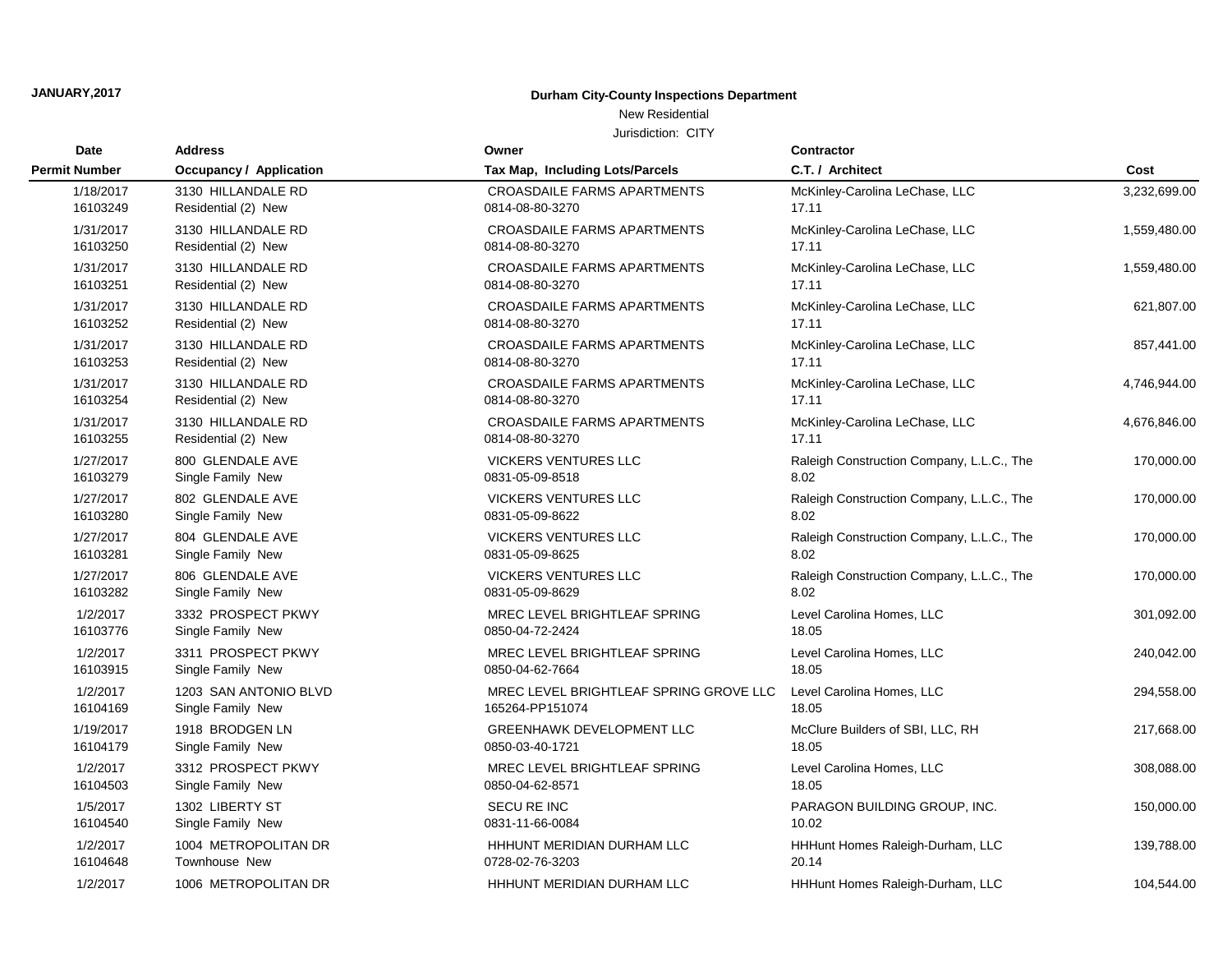### New Residential

| Date                      | Address                                                | Owner                                              | <b>Contractor</b>                                       |            |
|---------------------------|--------------------------------------------------------|----------------------------------------------------|---------------------------------------------------------|------------|
| Permit Number<br>16104649 | <b>Occupancy / Application</b><br><b>Townhouse New</b> | Tax Map, Including Lots/Parcels<br>0728-02-76-3201 | C.T. / Architect                                        | Cost       |
| 1/2/2017<br>16104650      | 1008 METROPOLITAN DR<br>Townhouse New                  | HHHUNT MERIDIAN DURHAM LLC<br>0728-02-76-3109      | HHHunt Homes Raleigh-Durham, LLC                        | 105,798.00 |
| 1/2/2017<br>16104651      | 1010 METROPOLITAN DR<br><b>Townhouse New</b>           | HHHUNT MERIDIAN DURHAM LLC<br>0728-02-76-3107      | HHHunt Homes Raleigh-Durham, LLC                        | 106,194.00 |
| 1/2/2017<br>16104652      | 1012 METROPOLITAN DR<br><b>Townhouse New</b>           | HHHUNT MERIDIAN DURHAM LLC<br>0728-02-76-3104      | HHHunt Homes Raleigh-Durham, LLC                        | 114,774.00 |
| 1/23/2017                 | 611 JEROME RD                                          | <b>TRUSTATLANTIC BANK</b>                          | WALLACE, B. DESIGN & CONSTRUCTION                       | 176,000.00 |
| 16104662                  | Single Family New                                      | 0739-01-07-1947                                    | 20.10                                                   |            |
| 1/23/2017                 | 2 PREMIER CT                                           | <b>TRUSTATLANTIC BANK</b>                          | WALLACE, B. DESIGN & CONSTRUCTION                       | 161,000.00 |
| 16104663                  | Single Family New                                      | 0739-01-07-1947                                    | 20.10                                                   |            |
| 1/27/2017<br>16104725     | 722 EVA ST<br>Single Family New                        | <b>CAPITAL CITY PROPERTY</b><br>0831-10-36-1409    | Construction Incorporated<br>11<br>$\ddot{\phantom{0}}$ | 122,960.00 |
| 1/27/2017                 | 730 EVA ST                                             | THAYER CUSTOM HOMES INC                            | Construction Incorporated                               | 132,160.00 |
| 16104726                  | Single Family New                                      | 0831-10-36-2428                                    | 11                                                      |            |
| 1/24/2017                 | 807 CLARION DR                                         | LEWIS DOROTHY S                                    | CRABTREE, D. DAVID, BLDR                                | 70,000.00  |
| 16104733                  | Single Family New                                      | 0803-04-84-4636                                    | 17.07                                                   |            |
| 1/30/2017                 | 1110 LOTUS LILLY DR                                    | MERITAGE HOMES OF THE                              | Meritage Homes of North Carolina, Inc.                  | 183,018.00 |
| 16104752                  | <b>Townhouse New</b>                                   | 0728-04-53-1879                                    | 20.13                                                   |            |
| 1/30/2017                 | 1112 LOTUS LILLY DR                                    | MERITAGE HOMES OF THE                              | Meritage Homes of North Carolina, Inc.                  | 159,918.00 |
| 16104753                  | <b>Townhouse New</b>                                   | 0728-04-53-1856                                    | 20.13                                                   |            |
| 1/30/2017                 | 1114 LOTUS LILLY DR                                    | MERITAGE HOMES OF THE                              | Meritage Homes of North Carolina, Inc.                  | 184,470.00 |
| 16104754                  | Townhouse New                                          | 0728-04-53-1842                                    | 20.13                                                   |            |
| 1/12/2017<br>16104755     | 1203 LOTUS LILLY DR<br>Townhouse New                   | MERITAGE HOMES OF THE<br>0728-04-53-2760           | Meritage Homes of North Carolina, Inc.                  | 128,640.00 |
| 1/2/2017                  | 108 EXPLORER DR                                        | <b>GHD-STERLING LLC</b>                            | True Homes, LLC                                         | 144,800.00 |
| 16104785                  | <b>Townhouse New</b>                                   | 0748-04-90-1182                                    | 20.14                                                   |            |
| 1/2/2017                  | 110 EXPLORER DR                                        | <b>GHD-STERLING LLC</b>                            | True Homes, LLC                                         | 144,800.00 |
| 16104786                  | <b>Townhouse New</b>                                   | 0748-04-90-1099                                    | 20.14                                                   |            |
| 1/16/2017                 | 1206 LOTUS LILLY DR                                    | MERITAGE HOMES OF THE                              | Meritage Homes of North Carolina, Inc.                  | 184,734.00 |
| 16104791                  | <b>Townhouse New</b>                                   | 0728-04-53-0699                                    | 20.13                                                   |            |
| 1/2/2017                  | 202 CHURMENT CT                                        | <b>BALD EAGLE LAND DEVELOPMENT</b>                 | JORDAN'S CONSTRUCTION, INC.                             | 128,304.00 |
| 16104826                  | <b>Townhouse New</b>                                   | 0739-02-89-2471                                    | 20.14                                                   |            |
| 1/2/2017                  | 204 CHURMENT CT                                        | <b>BALD EAGLE LAND DEVELOPMENT</b>                 | JORDAN'S CONSTRUCTION, INC.                             | 129,492.00 |
| 16104827                  | <b>Townhouse New</b>                                   | 0739-02-89-2441                                    | 20.14                                                   |            |
| 1/23/2017                 | 206 CHURMENT CT                                        | <b>BALD EAGLE LAND DEVELOPMENT</b>                 | JORDAN'S CONSTRUCTION, INC.                             | 129,492.00 |
| 16104828                  | <b>Townhouse New</b>                                   | 0739-02-89-2411                                    | 20.14                                                   |            |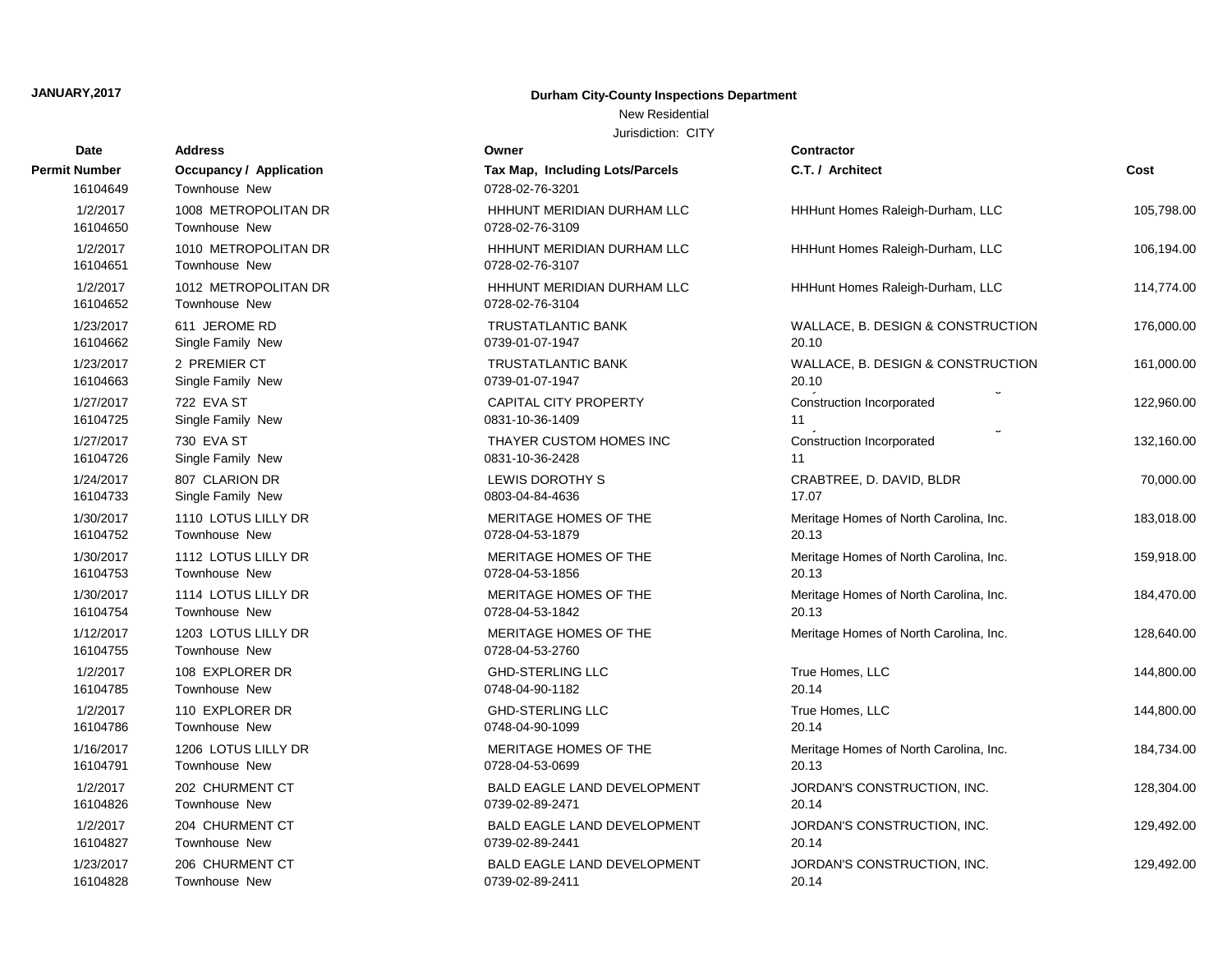# **Date Contractor Address Owner Permit Number Occupancy / Application Tax Map, Including Lots/Parcels C. C.** 16104889 Single Family New 18.05 and 10840-04-90-7756 Single Family New 19.05.05 and 1 16104888 Single Family New 20850-03-00-4684 1/19/2017 1914 PATTERSONS MILL RD MREC BRIGHTLEAF LLC CALATLANTIC GROUP, INC. 260, 16104886 Single Family New 206563-PP15965 1/19/2017 4 HORTON GROVE CT CALATLANTIC GROUP INC C 16104861 Townhouse New 0748-04-90-3083 20.14 1/3/2017 1017 SEARSTONE CT 16104860 Townhouse New 2001 16104860 Townhouse New 2001 16104860 20.148-04-90-3086 16104859 Townhouse New 2001 10:00:00 0748-04-90-3170 16104854 Single Family New 2010 10709-03-22-8023 16104853 Townhouse New 0758-01-27-0657 20.14 16104852 Townhouse New 2001 2015 16104852 20.147.10627 16104851 Townhouse New 2007 10058-01-27-0607 16104850 Townhouse New 16104849 Townhouse New 16104848 Townhouse New 1/12/2017 106 BRIER SUMMIT PL WBTH LLC WBTH LLC 16104833 Townhouse New 0739-02-89-0472 20.14 1/12/2017 104 BRIER SUMMIT PL WBTH LLC WBTH LLC 16104832 Townhouse New 0739-02-89-1412 2 16104831 Townhouse New 2008 and 2008/02-89-1432 16104830 Townhouse New 2008 and 2008/02-89-1461 1/2/2017 212 CHURMENT CT 16104829 Townhouse New 2008 10039-02-89-1491 1/23/2017 208 CHURMENT CT BALD EAGLE LAND DEVELOPMENT

## **JANUARY,2017 Durham City-County Inspections Department**

New Residential

| Tax Map, Including Lots/Parcels                       |
|-------------------------------------------------------|
| <b>BALD EAGLE LAND DEVELOPMENT</b><br>0739-02-89-1491 |
| <b>BALD EAGLE LAND DEVELOPMENT</b><br>0739-02-89-1461 |
| <b>BALD EAGLE LAND DEVELOPMENT</b><br>0739-02-89-1432 |
| <b>BALD EAGLE LAND DEVELOPMENT</b><br>0739-02-89-1412 |
| <b>BALD EAGLE LAND DEVELOPMENT</b><br>0739-02-89-0472 |
| <b>WBTH LLC</b><br>0758-01-17-9636                    |
| <b>WBTH LLC</b><br>0758-01-17-9666                    |
| <b>WBTH LLC</b><br>0758-01-17-9686                    |
| <b>WBTH LLC</b><br>0758-01-27-0607                    |
| <b>WBTH LLC</b><br>0758-01-27-0627                    |
| <b>WBTH LLC</b><br>0758-01-27-0657                    |
| <b>EPCON FARRINGTON LLC</b><br>0709-03-22-8023        |
| <b>GHD-STERLING LLC</b><br>0748-04-90-3170            |
| <b>GHD-STERLING LLC</b><br>0748-04-90-3086            |
| <b>GHD-STERLING LLC</b><br>0748-04-90-3083            |
| <b>JLA2 LLC</b><br>206563-PP15965                     |
| CALATLANTIC GROUP INC<br>0850-03-00-4684              |
| <b>MREC BRIGHTLEAF LLC</b><br>0840-04-90-7756         |
| MREC BRIGHTLEAF LLC                                   |

| Number    | <b>Occupancy / Application</b> | Tax Map, Including Lots/Parcels    | C.T. / Architect                          | Cost       |
|-----------|--------------------------------|------------------------------------|-------------------------------------------|------------|
| 1/23/2017 | 208 CHURMENT CT                | BALD EAGLE LAND DEVELOPMENT        | JORDAN'S CONSTRUCTION, INC.               | 129,492.00 |
| 16104829  | <b>Townhouse New</b>           | 0739-02-89-1491                    | 20.14                                     |            |
| 1/2/2017  | 210 CHURMENT CT                | <b>BALD EAGLE LAND DEVELOPMENT</b> | JORDAN'S CONSTRUCTION, INC.               | 150,744.00 |
| 16104830  | <b>Townhouse New</b>           | 0739-02-89-1461                    | 20.14                                     |            |
| 1/2/2017  | 212 CHURMENT CT                | <b>BALD EAGLE LAND DEVELOPMENT</b> | JORDAN'S CONSTRUCTION, INC.               | 150,744.00 |
| 16104831  | <b>Townhouse New</b>           | 0739-02-89-1432                    | 20.14                                     |            |
| 1/2/2017  | 214 CHURMENT CT                | BALD EAGLE LAND DEVELOPMENT        | JORDAN'S CONSTRUCTION, INC.               | 150,744.00 |
| 16104832  | <b>Townhouse New</b>           | 0739-02-89-1412                    | 20.14                                     |            |
| 1/2/2017  | 216 CHURMENT CT                | <b>BALD EAGLE LAND DEVELOPMENT</b> | JORDAN'S CONSTRUCTION, INC.               | 128,304.00 |
| 16104833  | <b>Townhouse New</b>           | 0739-02-89-0472                    | 20.14                                     |            |
| 1/12/2017 | 104 BRIER SUMMIT PL            | WBTH LLC                           | Ryan Homes and/or NV Homes NVR, Inc., T/A | 146,850.00 |
| 16104848  | <b>Townhouse New</b>           | 0758-01-17-9636                    | 20.14                                     |            |
| 1/12/2017 | 106 BRIER SUMMIT PL            | WBTH LLC                           | Ryan Homes and/or NV Homes NVR, Inc., T/A | 145,002.00 |
| 16104849  | Townhouse New                  | 0758-01-17-9666                    | 20.14                                     |            |
| 1/12/2017 | 108 BRIER SUMMIT PL            | <b>WBTH LLC</b>                    | Ryan Homes and/or NV Homes NVR, Inc., T/A | 185,130.00 |
| 16104850  | Townhouse New                  | 0758-01-17-9686                    | 20.14                                     |            |
| 1/12/2017 | 110 BRIER SUMMIT PL            | WBTH LLC                           | Ryan Homes and/or NV Homes NVR, Inc., T/A | 185,262.00 |
| 16104851  | Townhouse New                  | 0758-01-27-0607                    | 20.14                                     |            |
| 1/12/2017 | 112 BRIER SUMMIT PL            | <b>WBTH LLC</b>                    | Ryan Homes and/or NV Homes NVR, Inc., T/A | 130,680.00 |
| 16104852  | <b>Townhouse New</b>           | 0758-01-27-0627                    | 20.14                                     |            |
| 1/12/2017 | 114 BRIER SUMMIT PL            | WBTH LLC                           | Ryan Homes and/or NV Homes NVR, Inc., T/A | 146,850.00 |
| 16104853  | <b>Townhouse New</b>           | 0758-01-27-0657                    | 20.14                                     |            |
| 1/2/2017  | 104 PINOT CT                   | <b>EPCON FARRINGTON LLC</b>        | EPCON COMMUNITIES CAROLINAS LLC           | 159,456.00 |
| 16104854  | Single Family New              | 0709-03-22-8023                    | 20.18                                     |            |
| 1/12/2017 | 115 EXPLORER DR                | <b>GHD-STERLING LLC</b>            | True Homes, LLC                           | 210,078.00 |
| 16104859  | <b>Townhouse New</b>           | 0748-04-90-3170                    | 20.14                                     |            |
| 1/12/2017 | 117 EXPLORER DR                | <b>GHD-STERLING LLC</b>            | True Homes, LLC                           | 210,078.00 |
| 16104860  | Townhouse New                  | 0748-04-90-3086                    | 20.14                                     |            |
| 1/12/2017 | 119 EXPLORER DR                | <b>GHD-STERLING LLC</b>            | True Homes, LLC                           | 210,078.00 |
| 16104861  | <b>Townhouse New</b>           | 0748-04-90-3083                    | 20.14                                     |            |
| 1/3/2017  | 1017 SEARSTONE CT              | JLA2 LLC                           | <b>JOSEPH K. STEWART</b>                  | 249,216.00 |
| 16104886  | Single Family New              | 206563-PP15965                     | 20.11                                     |            |
| 1/19/2017 | 4 HORTON GROVE CT              | CALATLANTIC GROUP INC              | CALATLANTIC GROUP, INC.                   | 282,018.00 |
| 16104888  | Single Family New              | 0850-03-00-4684                    | 18.05                                     |            |
| 1/19/2017 | 1914 PATTERSONS MILL RD        | <b>MREC BRIGHTLEAF LLC</b>         | CALATLANTIC GROUP, INC.                   | 260,832.00 |
| 16104889  | Single Family New              | 0840-04-90-7756                    | 18.05                                     |            |
| 1/12/2017 | 1 BONSACK CT                   | MREC BRIGHTLEAF LLC                | CALATLANTIC GROUP, INC.                   | 216,348.00 |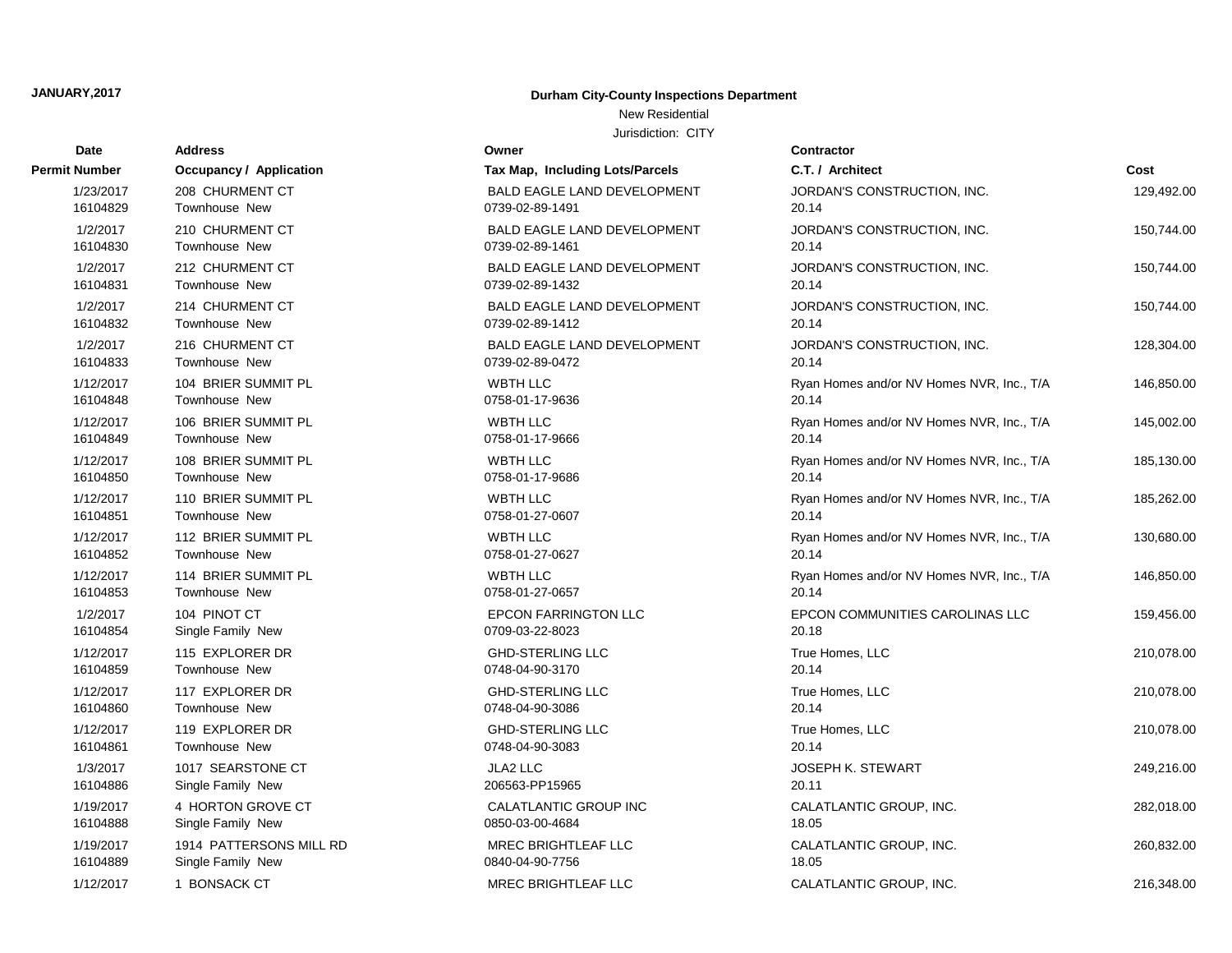New Residential

| Date                 | <b>Address</b>                 | Owner                           | Contractor       |
|----------------------|--------------------------------|---------------------------------|------------------|
| <b>Permit Number</b> | <b>Occupancy / Application</b> | Tax Map, Including Lots/Parcels | C.T. / Arch      |
| 16104890             | Single Family New              | 0850-03-00-0708                 | 18.05            |
| 1/19/2017            | 1923 PATTERSONS MILL RD        | CALATLANTIC GROUP INC           | CALATLAN         |
| 16104893             | Single Family New              | 0850-03-00-1764                 | 18.05            |
| 1/2/2017             | 1031 CAPSTONE DR               | MERITAGE HOMES OF THE           | Meritage Ho      |
| 16104897             | Single Family New              | 0717-04-92-3667                 | 20.12            |
| 1/2/2017             | 1033 CAPSTONE DR               | MERITAGE HOMES OF THE           | Meritage Ho      |
| 16104898             | Single Family New              | 0717-04-92-3650                 | 20.12            |
| 1/2/2017             | 1303 MAGIC HOLLOW RD           | MERITAGE HOMES OF THE           | Meritage He      |
| 16104899             | Single Family New              | 0717-04-70-9582                 | 20.12            |
| 1/2/2017             | 6910 FAYETTEVILLE WAY          | AVH BETHPAGE LLC                | <b>AVH CARC</b>  |
| 16104939             | Single Family New              | 0758-03-24-2828                 | 20.14            |
| 1/2/2017             | 111 N PLUM ST                  | HABITAT FOR HUMANITY OF DURHAM  | <b>HABITAT F</b> |
| 16104942             | Single Family New              | 0831-14-43-6950                 | 11               |
| 1/26/2017            | 1518 MORNING GLORY AVE         | HABITAT FOR HUMANITY OF DURHAM  | <b>HABITAT F</b> |
| 16104943             | Single Family New              | 0831-14-43-6969                 | 11               |
| 1/2/2017             | 1025 CUTHBERT LN               | AVH BETHPAGE LLC                | <b>AVH CARC</b>  |
| 16104944             | Single Family New              | 0758-03-14-7823                 | 20.14            |
| 1/2/2017             | 1023 ATTICUS WAY               | AVH BETHPAGE LLC                | <b>AVH CARC</b>  |
| 16104945             | Single Family New              | 0758-03-14-4171                 | 20.14            |
| 1/2/2017             | 531 TURNSTONE DR               | PULTE HOME CORPORATION          | Pulte Home       |
| 16104946             | Single Family New              | 0769-01-36-2640                 | 19               |
| 1/2/2017             | 117 TANOAK CT                  | PULTE HOME CORPORATION          | Pulte Home       |
| 16104947             | Single Family New              | 0769-01-15-5646                 | 19               |
| 1/2/2017             | 109 PIPIT DR                   | PULTE HOME CORPORATION          | Pulte Home       |
| 16104948             | Single Family New              | 0769-01-27-8201                 | 19               |
| 1/12/2017            | 2614 ANGIER AVE                | HABITAT FOR HUMANITY OF         | <b>HABITAT F</b> |
| 16104956             | Single Family New              | 114510-PP152599                 | 10.01            |
| 1/2/2017             | 2612 ANGIER AVE                | HABITAT FOR HUMANITY OF         | <b>HABITAT F</b> |
| 16104957             | Single Family New              | 0831-20-71-9135                 | 10.01            |
| 1/23/2017            | 2608 ANGIER AVE                | HABITAT FOR HUMANITY OF         | <b>HABITAT F</b> |
| 16104958             | Single Family New              | 0831-20-71-9210                 | 10.01            |
| 1/12/2017            | 2606 ANGIER AVE                | HABITAT FOR HUMANITY OF         | <b>HABITAT F</b> |
| 16104960             | Single Family New              | 0831-20-71-9205                 | 10.01            |
| 1/2/2017             | 313 BELLA ROSE DR              | JEN NORTH CAROLINA 4 LLC        | Weekley Ho       |
| 16104962             | Single Family New              | 0707-01-27-3061                 | 20.12            |
| 1/5/2017             | 2708 LAWNDALE AVE              | MONSEIN INVESTMENTS LLC         | BERINI, JO       |
| 16104972             | Single Family New              | 0812-16-94-9424                 | 4.02             |

| υαισ                 | nuuress                            |                                           |                                        |            |
|----------------------|------------------------------------|-------------------------------------------|----------------------------------------|------------|
| Number               | <b>Occupancy / Application</b>     | Tax Map, Including Lots/Parcels           | C.T. / Architect                       | Cost       |
| 16104890             | Single Family New                  | 0850-03-00-0708                           | 18.05                                  |            |
| 1/19/2017            | 1923 PATTERSONS MILL RD            | CALATLANTIC GROUP INC                     | CALATLANTIC GROUP, INC.                | 287,826.00 |
| 16104893             | Single Family New                  | 0850-03-00-1764                           | 18.05                                  |            |
| 1/2/2017             | 1031 CAPSTONE DR                   | MERITAGE HOMES OF THE                     | Meritage Homes of North Carolina, Inc. | 172,560.00 |
| 16104897             | Single Family New                  | 0717-04-92-3667                           | 20.12                                  |            |
| 1/2/2017             | 1033 CAPSTONE DR                   | MERITAGE HOMES OF THE                     | Meritage Homes of North Carolina, Inc. | 172,530.00 |
| 16104898             | Single Family New                  | 0717-04-92-3650                           | 20.12                                  |            |
| 1/2/2017             | 1303 MAGIC HOLLOW RD               | MERITAGE HOMES OF THE                     | Meritage Homes of North Carolina, Inc. | 146,400.00 |
| 16104899             | Single Family New                  | 0717-04-70-9582                           | 20.12                                  |            |
| 1/2/2017             | 6910 FAYETTEVILLE WAY              | AVH BETHPAGE LLC                          | AVH CAROLINAS, LLC.                    | 191,664.00 |
| 16104939             | Single Family New                  | 0758-03-24-2828                           | 20.14                                  |            |
| 1/2/2017             | 111 N PLUM ST                      | HABITAT FOR HUMANITY OF DURHAM            | HABITAT FOR HUMANITY OF DURHAM INC.    | 94,644.00  |
| 16104942             | Single Family New                  | 0831-14-43-6950                           | 11                                     |            |
| 1/26/2017            | 1518 MORNING GLORY AVE             | HABITAT FOR HUMANITY OF DURHAM            | HABITAT FOR HUMANITY OF DURHAM INC.    | 103,620.00 |
| 16104943             | Single Family New                  | 0831-14-43-6969                           | 11                                     |            |
| 1/2/2017             | 1025 CUTHBERT LN                   | AVH BETHPAGE LLC                          | AVH CAROLINAS, LLC.                    | 202,224.00 |
| 16104944             | Single Family New                  | 0758-03-14-7823                           | 20.14                                  |            |
| 1/2/2017             | 1023 ATTICUS WAY                   | AVH BETHPAGE LLC                          | AVH CAROLINAS, LLC.                    | 202,224.00 |
| 16104945             | Single Family New                  | 0758-03-14-4171                           | 20.14                                  |            |
| 1/2/2017             | 531 TURNSTONE DR                   | PULTE HOME CORPORATION                    | Pulte Home Company, LLC<br>19          | 129,492.00 |
| 16104946             | Single Family New                  | 0769-01-36-2640                           |                                        |            |
| 1/2/2017<br>16104947 | 117 TANOAK CT<br>Single Family New | PULTE HOME CORPORATION<br>0769-01-15-5646 | Pulte Home Company, LLC<br>19          | 238,194.00 |
|                      |                                    |                                           |                                        |            |
| 1/2/2017<br>16104948 | 109 PIPIT DR<br>Single Family New  | PULTE HOME CORPORATION<br>0769-01-27-8201 | Pulte Home Company, LLC<br>19          | 142,296.00 |
| 1/12/2017            | 2614 ANGIER AVE                    | HABITAT FOR HUMANITY OF                   | HABITAT FOR HUMANITY OF DURHAM INC.    |            |
| 16104956             | Single Family New                  | 114510-PP152599                           | 10.01                                  | 94,644.00  |
| 1/2/2017             | 2612 ANGIER AVE                    | <b>HABITAT FOR HUMANITY OF</b>            | HABITAT FOR HUMANITY OF DURHAM INC.    | 97,152.00  |
| 16104957             | Single Family New                  | 0831-20-71-9135                           | 10.01                                  |            |
| 1/23/2017            | 2608 ANGIER AVE                    | HABITAT FOR HUMANITY OF                   | HABITAT FOR HUMANITY OF DURHAM INC.    | 97,152.00  |
| 16104958             | Single Family New                  | 0831-20-71-9210                           | 10.01                                  |            |
| 1/12/2017            | 2606 ANGIER AVE                    | HABITAT FOR HUMANITY OF                   | HABITAT FOR HUMANITY OF DURHAM INC.    | 103,620.00 |
| 16104960             | Single Family New                  | 0831-20-71-9205                           | 10.01                                  |            |
| 1/2/2017             | 313 BELLA ROSE DR                  | JEN NORTH CAROLINA 4 LLC                  | Weekley Homes, L.P.                    | 233,970.00 |
| 16104962             | Single Family New                  | 0707-01-27-3061                           | 20.12                                  |            |
| 1/5/2017             | 2708 LAWNDALE AVE                  | MONSEIN INVESTMENTS LLC                   | BERINI, JOE F., CONST. CO.             | 475,000.00 |
| 16104972             | Single Family New                  | 0812-16-94-9424                           | 4.02                                   |            |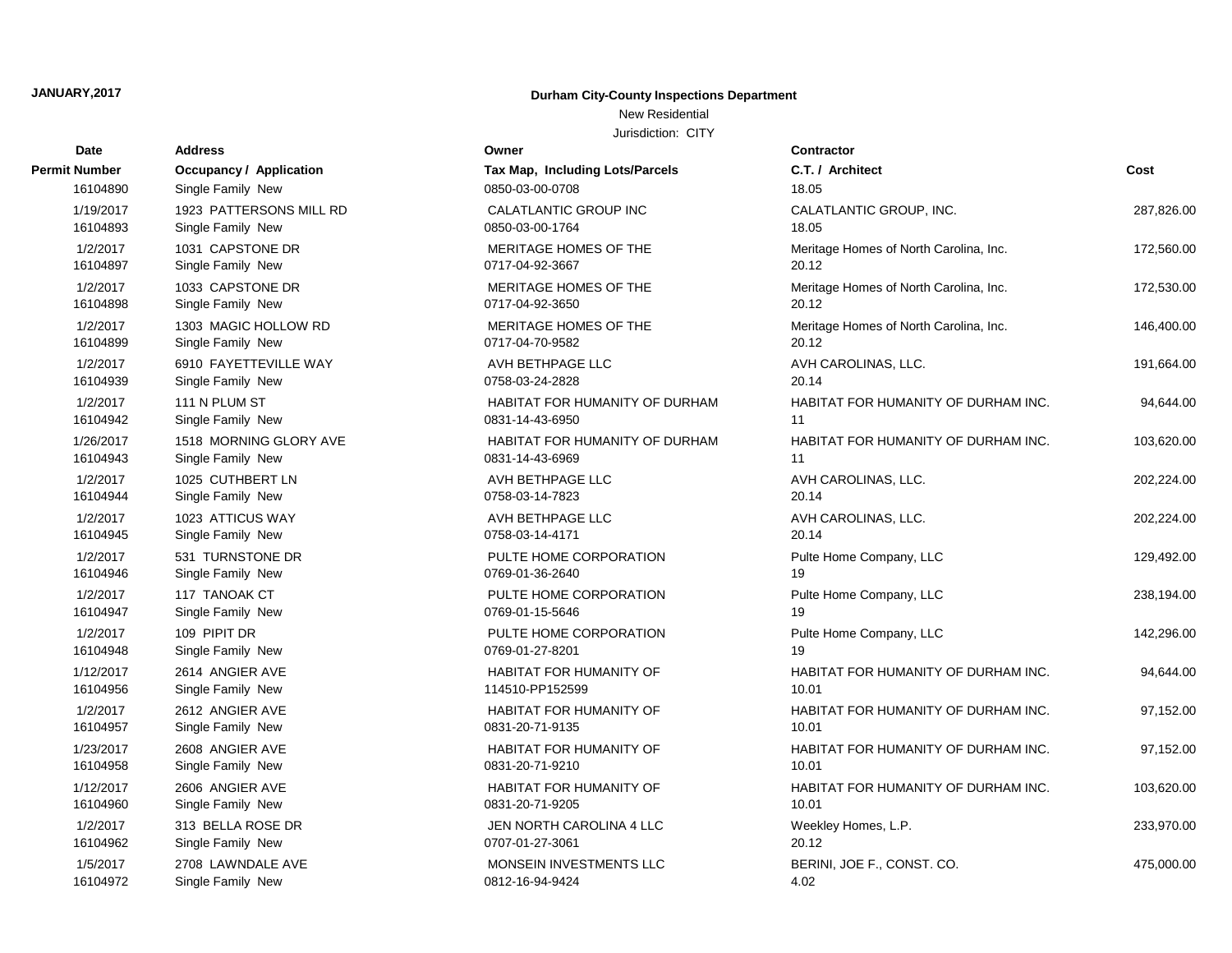# **Date Contractor Address Owner Permit Number COCCUPANCY / Application Tax Map, Including Lots** 16105031 Townhouse New 2012 10:00:00 0739-02-79-9298 1/12/2017 1305 MAGIC HOLLOW RD MERITAGE HO 16105030 Townhouse New 2012 2020 2020 2020 2020 2020 2020 2037 2012 2020 2037 2014 2020 2037 16105029 Townhouse New 2010 10:00 10:00 10:00 10:00 10:00 10:00 10:00 10:00 10:00 10:00 10:00 10:00 10:00 10:0 16105028 Townhouse New 2012 2020 2020 2020 2020 2020 2020 2030 2040 2050 2061 2012 2020 2031 2012 201 16105027 Townhouse New 20739-02-89-1207 16105026 Townhouse New 20739-02-89-1227 16105025 Townhouse New 2012/07/0739-02-89-1266 16105010 Single Family New 0758-03-11-2983 16105009 Single Family New 20758-03-14-7387 1/12/2017 1014 BRANWELL DR **AVH BETHPAG** 16105000 Single Family New 20158-03-14-7576 16104999 Single Family New 0758-03-24-0659 16104998 Single Family New 157683-PP1611 16104996 Single Family New 0717-04-82-8482 16104990 Single Family New 0813-03-21-9762 16104989 Single Family New 0717-04-70-8484 1/19/2017 208 BROOK CHASE LN SIEGEL RICHA 16104987 Single Family New 0860-01-17-4120 1/2/2017 1307 MAGIC HOLLOW RD MERITAGE HO 16104986 Single Family New 0860-01-17-3173 1/2/2017 317 WELLWATER AVE LENNAR CARO 16104985 Single Family New 0823-07-67-396 1/2/2017 315 WELLWATER AVE **Report CAROLINAS LENNAR CAROLINAS**

### **JANUARY,2017 Durham City-County Inspections Department**

New Residential

| ναισ      |                                |                                    |                                        |            |
|-----------|--------------------------------|------------------------------------|----------------------------------------|------------|
| Number    | <b>Occupancy / Application</b> | Tax Map, Including Lots/Parcels    | C.T. / Architect                       | Cost       |
| 1/19/2017 | 1 SWEETBAY CT                  | MUHAMMAD ASIM                      | Roomi Khan                             | 3,300.00   |
| 16104985  | Single Family New              | 0823-07-67-3961                    | 17.10                                  |            |
| 1/2/2017  | 315 WELLWATER AVE              | LENNAR CAROLINAS LLC               | Lennar Carolinas, LLC                  | 227,832.00 |
| 16104986  | Single Family New              | 0860-01-17-3173                    | 18.05                                  |            |
| 1/2/2017  | 317 WELLWATER AVE              | LENNAR CAROLINAS LLC               | Lennar Carolinas, LLC                  | 187,044.00 |
| 16104987  | Single Family New              | 0860-01-17-4120                    | 18.05                                  |            |
| 1/2/2017  | 1307 MAGIC HOLLOW RD           | MERITAGE HOMES OF THE              | Meritage Homes of North Carolina, Inc. | 162,558.00 |
| 16104989  | Single Family New              | 0717-04-70-8484                    | 20.12                                  |            |
| 1/19/2017 | 208 BROOK CHASE LN             | <b>SIEGEL RICHARD</b>              | <b>DSM Builders Inc</b>                | 197,406.00 |
| 16104990  | Single Family New              | 0813-03-21-9762                    | 17.07                                  |            |
| 1/12/2017 | 1106 CAPSTONE DR               | MERITAGE HOMES OF THE              | Meritage Homes of North Carolina, Inc. | 294,822.00 |
| 16104996  | Single Family New              | 0717-04-82-8482                    | 20.12                                  |            |
| 1/2/2017  | 1336 PULITZER LN               | AVH BETHPAGE LLC                   | AVH CAROLINAS, LLC.                    | 209,550.00 |
| 16104998  | Single Family New              | 157683-PP16110                     | 20.14                                  |            |
| 1/2/2017  | 1217 ATTICUS WAY               | AVH BETHPAGE LLC                   | AVH CAROLINAS, LLC.                    | 293,766.00 |
| 16104999  | Single Family New              | 0758-03-24-0659                    | 20.14                                  |            |
| 1/2/2017  | 1016 CUTHBERT LN               | AVH BETHPAGE LLC                   | AVH CAROLINAS, LLC.                    | 277,068.00 |
| 16105000  | Single Family New              | 0758-03-14-7576                    | 20.14                                  |            |
| 1/4/2017  | 1004 CUTHBERT LN               | AVH BETHPAGE LLC                   | AVH CAROLINAS, LLC.                    | 295,152.00 |
| 16105009  | Single Family New              | 0758-03-14-7387                    | 20.14                                  |            |
| 1/12/2017 | 1014 BRANWELL DR               | AVH BETHPAGE LLC                   | AVH CAROLINAS, LLC.                    | 275,814.00 |
| 16105010  | Single Family New              | 0758-03-11-2983                    | 20.14                                  |            |
| 1/19/2017 | 211 CHURMENT CT                | <b>BALD EAGLE LAND DEVELOPMENT</b> | JORDAN'S CONSTRUCTION, INC.            | 128,304.00 |
| 16105025  | <b>Townhouse New</b>           | 0739-02-89-1266                    | 20.14                                  |            |
| 1/19/2017 | 213 CHURMENT CT                | <b>BALD EAGLE LAND DEVELOPMENT</b> | JORDAN'S CONSTRUCTION, INC.            | 167,890.00 |
| 16105026  | <b>Townhouse New</b>           | 0739-02-89-1227                    | 20.14                                  |            |
| 1/19/2017 | 215 CHURMENT CT                | <b>BALD EAGLE LAND DEVELOPMENT</b> | JORDAN'S CONSTRUCTION, INC.            | 151,140.00 |
| 16105027  | <b>Townhouse New</b>           | 0739-02-89-1207                    | 20.14                                  |            |
| 1/19/2017 | 217 CHURMENT CT                | <b>BALD EAGLE LAND DEVELOPMENT</b> | JORDAN'S CONSTRUCTION, INC.            | 151,140.00 |
| 16105028  | Townhouse New                  | 0739-02-89-0287                    | 20.14                                  |            |
| 1/19/2017 | 219 CHURMENT CT                | <b>BALD EAGLE LAND DEVELOPMENT</b> | JORDAN'S CONSTRUCTION, INC.            | 151,140.00 |
| 16105029  | Townhouse New                  | 0739-02-89-0257                    | 20.14                                  |            |
| 1/19/2017 | 221 CHURMENT CT                | <b>BALD EAGLE LAND DEVELOPMENT</b> | JORDAN'S CONSTRUCTION, INC.            | 151,140.00 |
| 16105030  | <b>Townhouse New</b>           | 0739-02-89-0237                    | 20.14                                  |            |
| 1/19/2017 | 223 CHURMENT CT                | <b>BALD EAGLE LAND DEVELOPMENT</b> | JORDAN'S CONSTRUCTION, INC.            | 128,304.00 |
| 16105031  | <b>Townhouse New</b>           | 0739-02-79-9298                    | 20.14                                  |            |
| 1/12/2017 | 1305 MAGIC HOLLOW RD           | MERITAGE HOMES OF THE              | Meritage Homes of North Carolina, Inc. | 160,512.00 |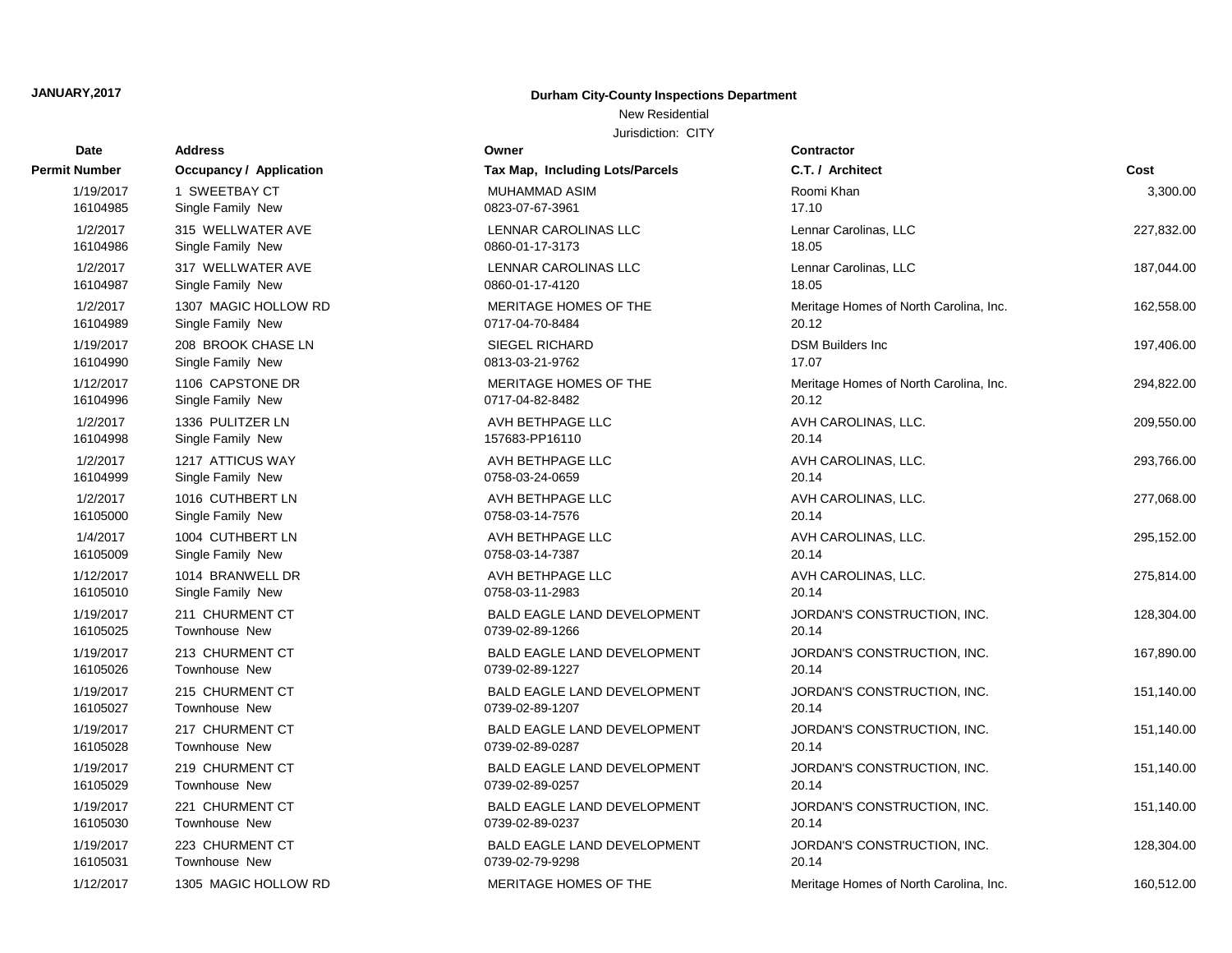## New Residential

| Date                  | <b>Address</b>                        | Owner                                          | <b>Contractor</b>      |
|-----------------------|---------------------------------------|------------------------------------------------|------------------------|
| Permit Number         | <b>Occupancy / Application</b>        | Tax Map, Including Lots/Parcels                | C.T. / Architect       |
| 16105032              | Single Family New                     | 0717-04-70-9438                                | 20.12                  |
| 1/30/2017             | 509 BINGHAM ST                        | HABITAT FOR HUMANITY OF DURHAM                 | <b>HABITAT FOR I</b>   |
| 16105042              | Single Family New                     | 0831-20-71-9554                                | 10.01                  |
| 1/30/2017             | 511 BINGHAM ST                        | HABITAT FOR HUMANITY OF DURHAM                 | <b>HABITAT FOR H</b>   |
| 16105043              | Single Family New                     | 0831-20-71-9449                                | 10.01                  |
| 1/30/2017             | 2607 ANGIER AVE                       | HABITAT FOR HUMANITY OF DURHAM                 | <b>HABITAT FOR I</b>   |
| 16105044              | Single Family New                     | 0831-20-71-9471                                | 10.01                  |
| 1/26/2017             | 22 NORTHERN WAY CT                    | <b>DSM BUILDERS INC</b>                        | <b>DSM Builders In</b> |
| 16105047              | Single Family New                     | 0825-04-62-9655                                | 16.01                  |
| 1/16/2017             | 1206 PULITZER LN                      | AVH BETHPAGE LLC                               | <b>AVH CAROLINA</b>    |
| 16105051              | Single Family New                     | 0758-03-22-8876                                | 20.14                  |
| 1/16/2017             | 208 CANVASBACK DR                     | ELD CARDINAL OAKS LLC                          | Level Carolina H       |
| 16105052              | Single Family New                     | 0852-01-35-8869                                | 18.04                  |
| 1/16/2017             | 204 SNOWY EGRET CT                    | ELD CARDINAL OAKS LLC                          | Level Carolina H       |
| 16105053              | Single Family New                     | 0852-01-35-9255                                | 18.04                  |
| 1/16/2017             | 120 SNOWY EGRET CT                    | ELD CARDINAL OAKS LLC                          | Level Carolina H       |
| 16105054              | Single Family New                     | 0852-01-35-8371                                | 18.04                  |
| 1/23/2017             | 2624 E SHOREHAM ST                    | <b>GRAYSON DARE HOMES INC</b>                  | GRAYSON DAR            |
| 16105056              | Single Family New                     | 0820-06-28-9215                                | $\overline{7}$         |
| 1/16/2017             | 210 CANVASBACK DR                     | LEVEL CAROLINA HOMES LLC                       | Level Carolina H       |
| 16105058              | Single Family New                     | 0852-01-35-8817                                | 18.04                  |
| 1/16/2017             | 1003 BYRAM RD                         | <b>BEAZER HOMES CORP</b>                       | <b>BEAZER HOME</b>     |
| 16105059              | Single Family New                     | 0850-02-96-3651                                | 18.05                  |
| 1/12/2017             | 321 WELLWATER AVE                     | LENNAR CAROLINAS LLC                           | Lennar Carolinas       |
| 16105062              | Single Family New                     | 0860-01-17-5012                                | 18.05                  |
| 1/16/2017             | 109 PHANTOM LN                        | <b>MREC BRIGHTLEAF LLC</b>                     | Ryan Builders-N        |
| 17100006              | <b>Townhouse New</b>                  | 0759-02-59-1923                                | 18.05                  |
| 1/30/2017             | 111 PHANTOM LN                        | <b>MREC BRIGHTLEAF LLC</b>                     | Ryan Builders-N        |
| 17100007              | <b>Townhouse New</b>                  | 0759-02-59-1903                                | 18.05                  |
| 1/30/2017             | 113 PHANTOM LN                        | MREC BRIGHTLEAF LLC                            | Ryan Builders-N        |
| 17100008              | <b>Townhouse New</b>                  | 0759-02-59-0983                                | 18.05                  |
| 1/16/2017             | 115 PHANTOM LN                        | <b>MREC BRIGHTLEAF LLC</b>                     | Ryan Builders-N        |
| 17100009              | Townhouse New                         | 0759-02-59-0964                                | 18.05                  |
| 1/16/2017<br>17100014 | 110 CORN CRIB CT<br>Single Family New | <b>LENNAR CAROLINAS LLC</b><br>0860-01-16-7741 | Lennar Carolinas       |
| 1/16/2017             | 1114 PULITZER LN                      | AVH BETHPAGE LLC                               | <b>AVH CAROLINA</b>    |
| 17100017              | Single Family New                     | 0758-03-32-1835                                | 20.14                  |

| Date      | <b>Address</b>                 | Owner                                 | <b>Contractor</b>  |
|-----------|--------------------------------|---------------------------------------|--------------------|
| Number    | <b>Occupancy / Application</b> | Tax Map, Including Lots/Parcels       | C.T. / Arch        |
| 16105032  | Single Family New              | 0717-04-70-9438                       | 20.12              |
| 1/30/2017 | 509 BINGHAM ST                 | HABITAT FOR HUMANITY OF DURHAM        | <b>HABITAT F</b>   |
| 16105042  | Single Family New              | 0831-20-71-9554                       | 10.01              |
| 1/30/2017 | 511 BINGHAM ST                 | HABITAT FOR HUMANITY OF DURHAM        | <b>HABITAT F</b>   |
| 16105043  | Single Family New              | 0831-20-71-9449                       | 10.01              |
| 1/30/2017 | 2607 ANGIER AVE                | <b>HABITAT FOR HUMANITY OF DURHAM</b> | <b>HABITAT F</b>   |
| 16105044  | Single Family New              | 0831-20-71-9471                       | 10.01              |
| 1/26/2017 | 22 NORTHERN WAY CT             | <b>DSM BUILDERS INC</b>               | <b>DSM Builde</b>  |
| 16105047  | Single Family New              | 0825-04-62-9655                       | 16.01              |
| 1/16/2017 | 1206 PULITZER LN               | AVH BETHPAGE LLC                      | <b>AVH CARC</b>    |
| 16105051  | Single Family New              | 0758-03-22-8876                       | 20.14              |
| 1/16/2017 | 208 CANVASBACK DR              | ELD CARDINAL OAKS LLC                 | Level Carol        |
| 16105052  | Single Family New              | 0852-01-35-8869                       | 18.04              |
| 1/16/2017 | 204 SNOWY EGRET CT             | ELD CARDINAL OAKS LLC                 | Level Carol        |
| 16105053  | Single Family New              | 0852-01-35-9255                       | 18.04              |
| 1/16/2017 | 120 SNOWY EGRET CT             | ELD CARDINAL OAKS LLC                 | <b>Level Carol</b> |
| 16105054  | Single Family New              | 0852-01-35-8371                       | 18.04              |
| 1/23/2017 | 2624 E SHOREHAM ST             | <b>GRAYSON DARE HOMES INC</b>         | <b>GRAYSON</b>     |
| 16105056  | Single Family New              | 0820-06-28-9215                       | $\overline{7}$     |
| 1/16/2017 | 210 CANVASBACK DR              | LEVEL CAROLINA HOMES LLC              | Level Carol        |
| 16105058  | Single Family New              | 0852-01-35-8817                       | 18.04              |
| 1/16/2017 | 1003 BYRAM RD                  | <b>BEAZER HOMES CORP</b>              | <b>BEAZER H</b>    |
| 16105059  | Single Family New              | 0850-02-96-3651                       | 18.05              |
| 1/12/2017 | 321 WELLWATER AVE              | LENNAR CAROLINAS LLC                  | Lennar Car         |
| 16105062  | Single Family New              | 0860-01-17-5012                       | 18.05              |
| 1/16/2017 | 109 PHANTOM LN                 | MREC BRIGHTLEAF LLC                   | Ryan Build         |
| 17100006  | Townhouse New                  | 0759-02-59-1923                       | 18.05              |
| 1/30/2017 | 111 PHANTOM LN                 | MREC BRIGHTLEAF LLC                   | Ryan Build         |
| 17100007  | Townhouse New                  | 0759-02-59-1903                       | 18.05              |
| 1/30/2017 | 113 PHANTOM LN                 | MREC BRIGHTLEAF LLC                   | Ryan Build         |
| 17100008  | Townhouse New                  | 0759-02-59-0983                       | 18.05              |
| 1/16/2017 | 115 PHANTOM LN                 | MREC BRIGHTLEAF LLC                   | Ryan Build         |
| 17100009  | Townhouse New                  | 0759-02-59-0964                       | 18.05              |
| 1/16/2017 | 110 CORN CRIB CT               | LENNAR CAROLINAS LLC                  | Lennar Car         |
| 17100014  | Single Family New              | 0860-01-16-7741                       |                    |
| 1/16/2017 | 1114 PULITZER LN               | AVH BETHPAGE LLC                      | <b>AVH CARC</b>    |
| 17100017  | Single Family, New             | 0758-03-32-1835                       | 20.11              |

| ναισ                  |                                     |                                                   |                                              |            |
|-----------------------|-------------------------------------|---------------------------------------------------|----------------------------------------------|------------|
| Number                | <b>Occupancy / Application</b>      | Tax Map, Including Lots/Parcels                   | C.T. / Architect                             | Cost       |
| 16105032              | Single Family New                   | 0717-04-70-9438                                   | 20.12                                        |            |
| 1/30/2017             | 509 BINGHAM ST                      | HABITAT FOR HUMANITY OF DURHAM                    | HABITAT FOR HUMANITY OF DURHAM INC.          | 97,152.00  |
| 16105042              | Single Family New                   | 0831-20-71-9554                                   | 10.01                                        |            |
| 1/30/2017<br>16105043 | 511 BINGHAM ST<br>Single Family New | HABITAT FOR HUMANITY OF DURHAM<br>0831-20-71-9449 | HABITAT FOR HUMANITY OF DURHAM INC.<br>10.01 | 94,644.00  |
| 1/30/2017             | 2607 ANGIER AVE                     | HABITAT FOR HUMANITY OF DURHAM                    | HABITAT FOR HUMANITY OF DURHAM INC.          | 92,400.00  |
| 16105044              | Single Family New                   | 0831-20-71-9471                                   | 10.01                                        |            |
| 1/26/2017             | 22 NORTHERN WAY CT                  | <b>DSM BUILDERS INC</b>                           | <b>DSM Builders Inc</b>                      | 219,780.00 |
| 16105047              | Single Family New                   | 0825-04-62-9655                                   | 16.01                                        |            |
| 1/16/2017             | 1206 PULITZER LN                    | AVH BETHPAGE LLC                                  | AVH CAROLINAS, LLC.                          | 271,788.00 |
| 16105051              | Single Family New                   | 0758-03-22-8876                                   | 20.14                                        |            |
| 1/16/2017             | 208 CANVASBACK DR                   | ELD CARDINAL OAKS LLC                             | Level Carolina Homes, LLC                    | 171,500.00 |
| 16105052              | Single Family New                   | 0852-01-35-8869                                   | 18.04                                        |            |
| 1/16/2017             | 204 SNOWY EGRET CT                  | ELD CARDINAL OAKS LLC                             | Level Carolina Homes, LLC                    | 171,500.00 |
| 16105053              | Single Family New                   | 0852-01-35-9255                                   | 18.04                                        |            |
| 1/16/2017             | 120 SNOWY EGRET CT                  | ELD CARDINAL OAKS LLC                             | Level Carolina Homes, LLC                    | 36,500.00  |
| 16105054              | Single Family New                   | 0852-01-35-8371                                   | 18.04                                        |            |
| 1/23/2017             | 2624 E SHOREHAM ST                  | <b>GRAYSON DARE HOMES INC</b>                     | <b>GRAYSON DARE HOMES, INC.</b>              | 190,000.00 |
| 16105056              | Single Family New                   | 0820-06-28-9215                                   | 7                                            |            |
| 1/16/2017             | 210 CANVASBACK DR                   | LEVEL CAROLINA HOMES LLC                          | Level Carolina Homes, LLC                    | 171,500.00 |
| 16105058              | Single Family New                   | 0852-01-35-8817                                   | 18.04                                        |            |
| 1/16/2017<br>16105059 | 1003 BYRAM RD<br>Single Family New  | <b>BEAZER HOMES CORP</b><br>0850-02-96-3651       | BEAZER HOMES CORP.<br>18.05                  | 242,550.00 |
|                       | 321 WELLWATER AVE                   | <b>LENNAR CAROLINAS LLC</b>                       |                                              |            |
| 1/12/2017<br>16105062 | Single Family New                   | 0860-01-17-5012                                   | Lennar Carolinas, LLC<br>18.05               | 180,642.00 |
| 1/16/2017             | 109 PHANTOM LN                      | MREC BRIGHTLEAF LLC                               | Ryan Builders-North Carolina, LLC, Dan       | 122,628.00 |
| 17100006              | Townhouse New                       | 0759-02-59-1923                                   | 18.05                                        |            |
| 1/30/2017             | 111 PHANTOM LN                      | MREC BRIGHTLEAF LLC                               | Ryan Builders-North Carolina, LLC, Dan       | 125,598.00 |
| 17100007              | <b>Townhouse New</b>                | 0759-02-59-1903                                   | 18.05                                        |            |
| 1/30/2017             | 113 PHANTOM LN                      | MREC BRIGHTLEAF LLC                               | Ryan Builders-North Carolina, LLC, Dan       | 122,628.00 |
| 17100008              | Townhouse New                       | 0759-02-59-0983                                   | 18.05                                        |            |
| 1/16/2017             | 115 PHANTOM LN                      | MREC BRIGHTLEAF LLC                               | Ryan Builders-North Carolina, LLC, Dan       | 124,608.00 |
| 17100009              | Townhouse New                       | 0759-02-59-0964                                   | 18.05                                        |            |
| 1/16/2017             | 110 CORN CRIB CT                    | LENNAR CAROLINAS LLC                              | Lennar Carolinas, LLC                        | 285,780.00 |
| 17100014              | Single Family New                   | 0860-01-16-7741                                   |                                              |            |
| 1/16/2017             | 1114 PULITZER LN                    | AVH BETHPAGE LLC                                  | AVH CAROLINAS, LLC.                          | 263,736.00 |
| 17100017              | Single Family New                   | 0758-03-32-1835                                   | 20.11                                        |            |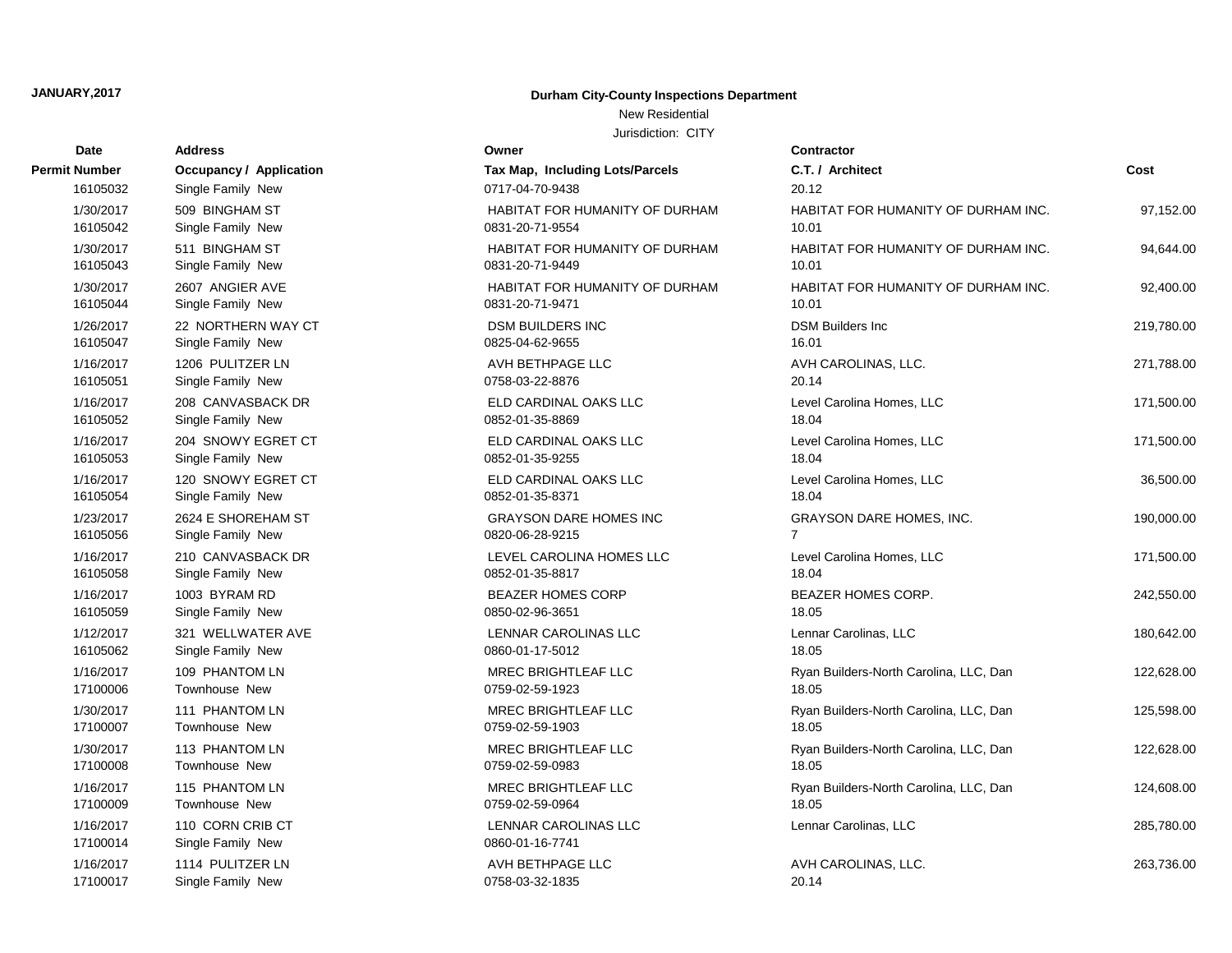# **Date Contractor Address Owner Permit Number Occupancy / Application Tax Map, Including Lots** 17100099 Single Family New 0727-01-09-2497 17100098 Single Family New 2012 12:00 0727-01-09-1473 17100097 Single Family New 0850-03-40-4313 17100096 Single Family New 0850-03-40-7232 1/24/2017 2011 MOREHEAD HILL CT DAN RYAN BUILDERS 17100079 Single Family New 0769-01-15-9171 1/24/2017 2022 MOREHEAD HILL CT GHD-BRIGHTLEAF LLC 17100077 Single Family New 0821-16-83-3917 17100074 Single Family New 0769-01-06-8377 17100073 Single Family New 0769-01-15-0607 17100072 Single Family New 0769-01-16-5775 17100071 Single Family New 0769-01-15-0610 17100069 Single Family New 0727-01-09-1410 17100061 Single Family New 2012 19:00:00 0769-01-15-7685 17100042 Single Family New 0850-03-40-4174 1/23/2017 209 IBIS LN PULTE HOME CORPOR 17100041 Single Family New 0840-04-91-5014 1/19/2017 2014 MOREHEAD HILL CT DAN RYAN BUILDERS 17100040 Single Family New 0850-03-40-6103 1/19/2017 5 PEARL MILL CT CALATLANTIC GROUP 17100036 Single Family New 20117-04-70-8422 1/19/2017 2018 MOREHEAD HILL CT GHD-BRIGHTLEAF LLC 17100035 Single Family New 0717-04-70-7470 1/16/2017 1309 MAGIC HOLLOW RD MERITAGE HOMES OF 17100018 Single Family New 20158-03-24-2923 1/19/2017 1311 MAGIC HOLLOW RD MERITAGE HOMES OF 1/16/2017 1308 ATTICUS WAY AVE AVH BETHPAGE LLC

### **JANUARY,2017 Durham City-County Inspections Department**

New Residential

| vate                  | Auuress                             | owner                                          | contractor                             |            |
|-----------------------|-------------------------------------|------------------------------------------------|----------------------------------------|------------|
| Number                | <b>Occupancy / Application</b>      | Tax Map, Including Lots/Parcels                | C.T. / Architect                       | Cost       |
| 1/16/2017             | 1308 ATTICUS WAY                    | AVH BETHPAGE LLC                               | AVH CAROLINAS, LLC.                    | 200,112.00 |
| 17100018              | Single Family New                   | 0758-03-24-2923                                | 20.14                                  |            |
| 1/19/2017             | 1311 MAGIC HOLLOW RD                | MERITAGE HOMES OF THE                          | Meritage Homes of North Carolina, Inc. | 215,094.00 |
| 17100035              | Single Family New                   | 0717-04-70-7470                                | 20.12                                  |            |
| 1/16/2017             | 1309 MAGIC HOLLOW RD                | MERITAGE HOMES OF THE                          | Meritage Homes of North Carolina, Inc. | 160,512.52 |
| 17100036              | Single Family New                   | 0717-04-70-8422                                | 20.12                                  |            |
| 1/19/2017             | 2018 MOREHEAD HILL CT               | <b>GHD-BRIGHTLEAF LLC</b>                      | Ryan Builders-North Carolina, LLC, Dan | 192,258.00 |
| 17100040              | Single Family New                   | 0850-03-40-6103                                | 18.05                                  |            |
| 1/19/2017             | 5 PEARL MILL CT                     | CALATLANTIC GROUP INC                          | CALATLANTIC GROUP, INC.                | 249,282.00 |
| 17100041              | Single Family New                   | 0840-04-91-5014                                | 18.05                                  |            |
| 1/19/2017             | 2014 MOREHEAD HILL CT               | DAN RYAN BUILDERS - NORTH                      | Ryan Builders-North Carolina, LLC, Dan | 207,306.00 |
| 17100042              | Single Family New                   | 0850-03-40-4174                                | 18.05                                  |            |
| 1/23/2017             | 209 IBIS LN                         | PULTE HOME CORPORATION                         | Pulte Home Company, LLC                | 237,270.00 |
| 17100061              | Single Family New                   | 0769-01-15-7685                                | 19                                     |            |
| 1/23/2017<br>17100069 | 715 ADELINE CT<br>Single Family New | <b>HERNDON PARTNERS LLC</b><br>0727-01-09-1410 | THE DREES HOMES COMPANY                | 251,724.00 |
| 1/19/2017             | 303 TUTTLE RD                       | PULTE HOME CORPORATION                         | Pulte Home Company, LLC                | 220,000.00 |
| 17100071              | Single Family New                   | 0769-01-15-0610                                | 19                                     |            |
| 1/19/2017             | 204 SAILFISH CT                     | PULTE HOME CORPORATION                         | Pulte Home Company, LLC                | 182,292.00 |
| 17100072              | Single Family New                   | 0769-01-16-5775                                | 19                                     |            |
| 1/19/2017             | 305 TUTTLE RD                       | PULTE HOME CORPORATION                         | Pulte Home Company, LLC                | 273,504.00 |
| 17100073              | Single Family New                   | 0769-01-15-0607                                | 19                                     |            |
| 1/19/2017             | 511 TUTTLE RD                       | PULTE HOME CORPORATION                         | Pulte Home Company, LLC                | 155,232.00 |
| 17100074              | Single Family New                   | 0769-01-06-8377                                | 19                                     |            |
| 1/24/2017             | 118 CHESTNUT ST                     | CITYLINK HOMES LLC                             | Carr General Contractor L.L.C. Blake   | 157,845.00 |
| 17100077              | Single Family New                   | 0821-16-83-3917                                | 12.01                                  |            |
| 1/24/2017             | 5 CURRITUCK LN                      | PULTE HOME CORPORATION                         | Pulte Home Company, LLC                | 170,742.00 |
| 17100079              | Single Family New                   | 0769-01-15-9171                                | 19                                     |            |
| 1/24/2017             | 2022 MOREHEAD HILL CT               | <b>GHD-BRIGHTLEAF LLC</b>                      | Ryan Builders-North Carolina, LLC, Dan | 196,218.00 |
| 17100096              | Single Family New                   | 0850-03-40-7232                                | 18.05                                  |            |
| 1/24/2017             | 2011 MOREHEAD HILL CT               | DAN RYAN BUILDERS - NORTH                      | Ryan Builders-North Carolina, LLC, Dan | 229,548.00 |
| 17100097              | Single Family New                   | 0850-03-40-4313                                | 18.05                                  |            |
| 1/24/2017             | 713 ADELINE CT                      | <b>HERNDON PARTNERS LLC</b>                    | THE DREES HOMES COMPANY                | 246,510.00 |
| 17100098              | Single Family New                   | 0727-01-09-1473                                | 20.12                                  |            |
| 1/24/2017             | 707 ADELINE CT                      | <b>HERNDON PARTNERS LLC</b>                    | THE DREES HOMES COMPANY                | 282,612.00 |
| 17100099              | Single Family New                   | 0727-01-09-2497                                | 20.12                                  |            |
| 1/24/2017             | 319 WELLWATER AVE                   | LENNAR CAROLINAS LLC                           | Lennar Carolinas, LLC                  | 196,614.00 |